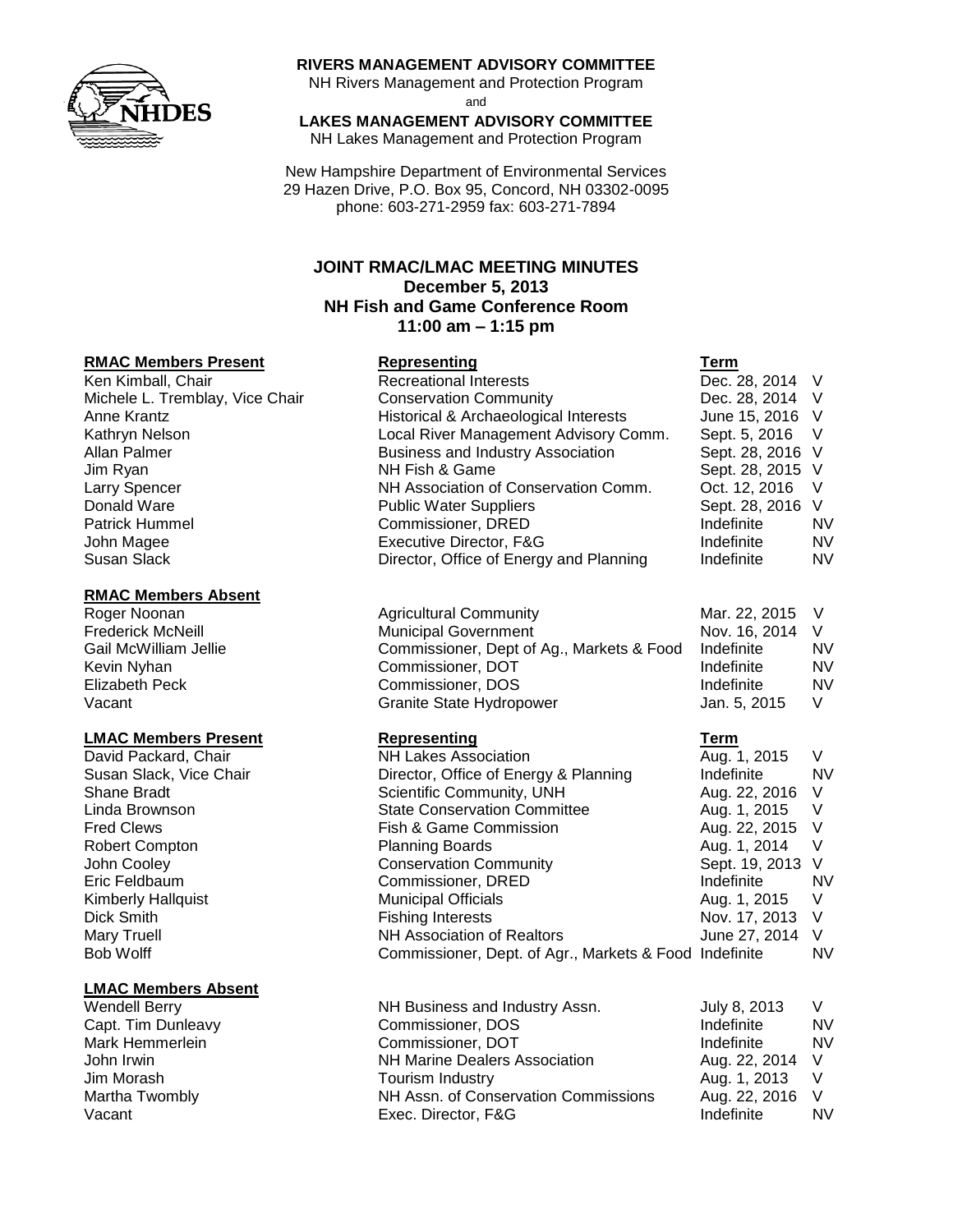### **DES Staff Present**

Collis Adams Wetlands Bureau Carolyn Guerdet **Water Division**<br>
Tracie Sales<br>
Tracie Sales

### **Guests**

Jacquie Colburn **Rivers** and Lakes Program Shane Csiki NH Geological Survey Rivers and Lakes Program

Tom O'Brien NH Lakes Association Robert Snelling The Shoreland Advisory Committee Chair Rep. Judith Spang NH House of Representatives

### **Meeting Was Called to Order**

RMAC Chair Ken Kimball called the meeting to order at 11:06 a.m.

#### **I. Introductions/Announcements**

Chairman Kimball asked everyone to introduce themselves.

### **II. Instream Flow Program Update**

As neither Commissioner Burack nor Watershed Bureau Administrator Ted Diers could attend the meeting, Jacquie Colburn presented Commissioner Burack's letter, dated October 9, 2013, responding to the RMAC's and LMAC's request for DES to adopt the committees' jointly authored *Comprehensive Surface Water Resource Management* document as policy. As a follow up to the letter and per Chairmen Kimball's and Packard's request, Jacquie sat down with the Commissioner to discuss how the department intends to apply the guiding principles contained within the document. The Commissioner said that the principles would first be introduced and applied within DES, and later outside of DES. Administrator Diers will present the principles to the Watershed Management Bureau at a bureau meeting first, and will note how many of the principles are already being applied. Later, Water Division Director Harry Stewart will share the principles with the Water Division, again emphasizing the ways they are already being applied and how they can be used within the Climate Change Initiative. Finally, they will be presented to other relevant groups and committees including the Water Quality Standards Advisory Committee, the Water Council, and possibly the Wetlands Council. Legislators will also be introduced to these principles, especially the members of the SB 330 Committee.

Vice Chair Tremblay commented that she would like to see how DES applies these guiding principles, and was pleased that they will be discussed among a broader group. She asked if the document was posted on the RMAC and LMAC webpages, and if it could be posted on the Dam Bureau's webpage? Jacquie replied that the document is on the instream flow webpage and could be put on the Rivers and Lakes pages, but that she would have to check with the Dam Bureau about their website.

Larry Spencer asked about the difference between policies versus rules, and if they are enforceable or not. Chair Kimball replied that rules are enforceable, and Allan Palmer noted that policies can bring many rules together.

### **III. Shoreland Advisory Committee**

Chair Kimball introduced the concept of improving applicability of the Shoreland Water Quality Protection Act (SWQPA), noting the currently there is no continuity town-to-town as to how the Shoreland standards are being applied. The Clean Water Act provides the baseline for the SWQPA, but "are the shoreline regulations providing a high enough bar to protect NH's waters?" The RMPP requires a management plan for all designated rivers, but these plans may or may not be adopted by the towns involved, and many rivers are not designated, so the RMPP is unable to fill that gap. The Shoreland Advisory Committee (SAC) is considering potential changes to the regulations to make them more protective. Chair Kimball introduced SAC Chair Bob Snelling.

#### 1) Update regarding the work of the Shoreland Advisory Committee

Bob Snelling commented that a major rewrite of the SWQPA was done in 2008, which included the 50, 150, and 250 ft delineations in the legislation. In 2011 there was significant push back on the 2008 regulations and the regulations were revised again, but SAC was also created. 2013 saw more changes to the SWQPA regulations, which returned protections almost to the 2008 standards and extended SAC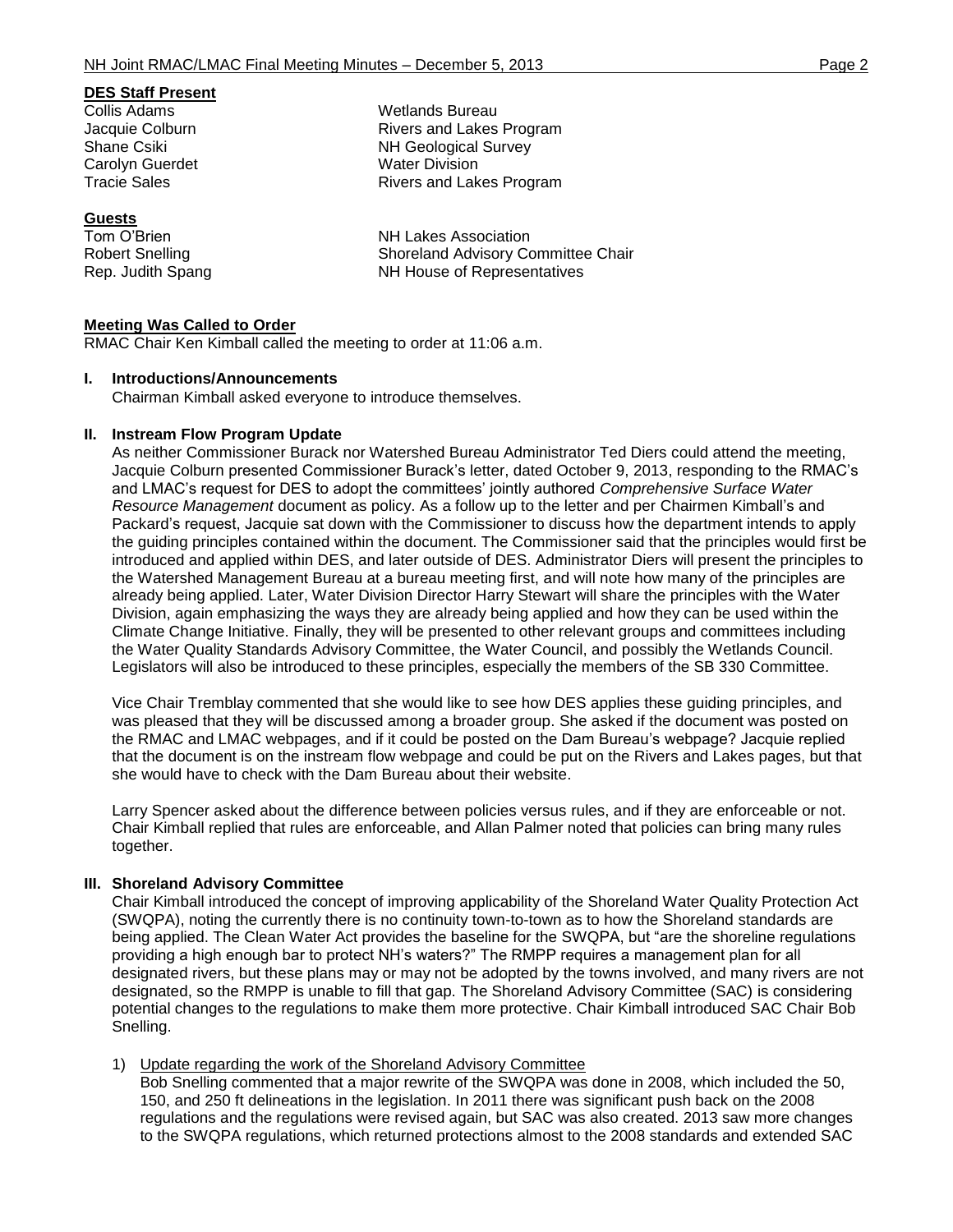to December 2015. SAC is a venue for stakeholders to express concern or support for the standards in the act. The committee has broad representation and is charged with making recommendations to DES.

2) Opportunities for Collaboration with the RMAC and LMAC

SAC's primary concern: How do we manage the upland area adjacent to a waterbody to protect the water and the habitat? The original standards were generic with respect to the type of waterbody. However, is there justification for having a different set of standards for rivers versus lakes versus estuaries? Would it make sense to collaborate by putting together an ad hoc committee with 2-3 members from each committee (RMAC, LMAC and SAC) plus relevant experts to examine if the Shoreland rules should be different by type of waterbody, and create recommendations? The recommendations will need to be supported based on science and existing policy. The SAC will move ahead anyway, but would like input, especially if it is going to recommend an LSR for the 2016 legislative session.

Chair Kimball asked the committees if they want to get involved. Vice Chair Tremblay responded that Jody Connor had worked hard on the SWQPA, and it currently best fits lakes. She suggested that the Piscataqua Region Estuary Partnership (PREP) be included, as well as DES' fluvial geomorphologist, and asked if DES could assist with a literature search. Larry Spencer commented that the waterbody types have different functions, and thus the differences should be examined. Tom O'Brien asked about the existence of overlapping jurisdictions.

Rep. Spang noted that the name of the Shoreland Act has changed 3 times. She also asked "what will the regulations look like" for the different surface waters and she suggested focusing on items that are affected by land use changes and for which rules are already available. Vice Chair Tremblay thanked Rep. Spang for her work on the SWQPA.

Kath Nelson asked if wetlands have different standards. Snelling commented that there are 2 issues: the re-write of wetlands rules and update of shoreland rules.

Chair Kimball noted that science can give one answer, while property rights and politics may give another answer. Snelling said the hope was to find a balance, and that SAC is looking to see if it is worth modifying the rules for these issues. This ad hoc committee has been approved by SAC.

Allen Palmer asked where the science backing for the SWQPA had been derived? Snelling replied that they did quite a bit of research and some field surveys, most with the U.S. Forest Service. They looked at the effect of the percent of impervious surface on water quality.

Chair Kimball asked members if they would like to be involved in the subcommittee, noting that this would require an investment of time? Vice Chair Tremblay suggested polling for consensus, then determine who the subcommittee volunteers would be later. A hand vote with a majority  $(-15)$ approved moving forward with this.

Rep. Spang suggested gathering data first then putting together another group to determine how to apply the data.

### **IV. Wetlands Bureau – Wetland Rules Rewrite**

Collis Adams, Wetlands Bureau Administrator, spoke to the RMAC and LMAC and explained that DES is undertaking a complete rewrite of the wetlands rules. The rules have become disjointed over the last 30 years. DES hopes to have the rewrite complete by the end of 2015. There are 3 overarching goals:

- 1) Make process more transparent and predictable so that the rules are easy to understand and apply;
- 2) Review the standards and ensure consistency;
- 3) Ensure decisions are science-based.

Currently they are reaching out to other state programs and federal partners. All members of the Wetlands Bureau are involved. There will be public listening sessions, drafts published for review, and an effort to work with the regulated community to make it better. They are writing the new rules from scratch.

Chair Kimball asked about the timeline of the rewrite, particularly with respect to the RMAC/LMAC joint meetings. Adams responded that they are conducting outreach now through the spring, and then will be writing the draft in an iterative process with stakeholder input. He noted that they may have more substance and more to share at the next joint meeting, and he is glad to give updates.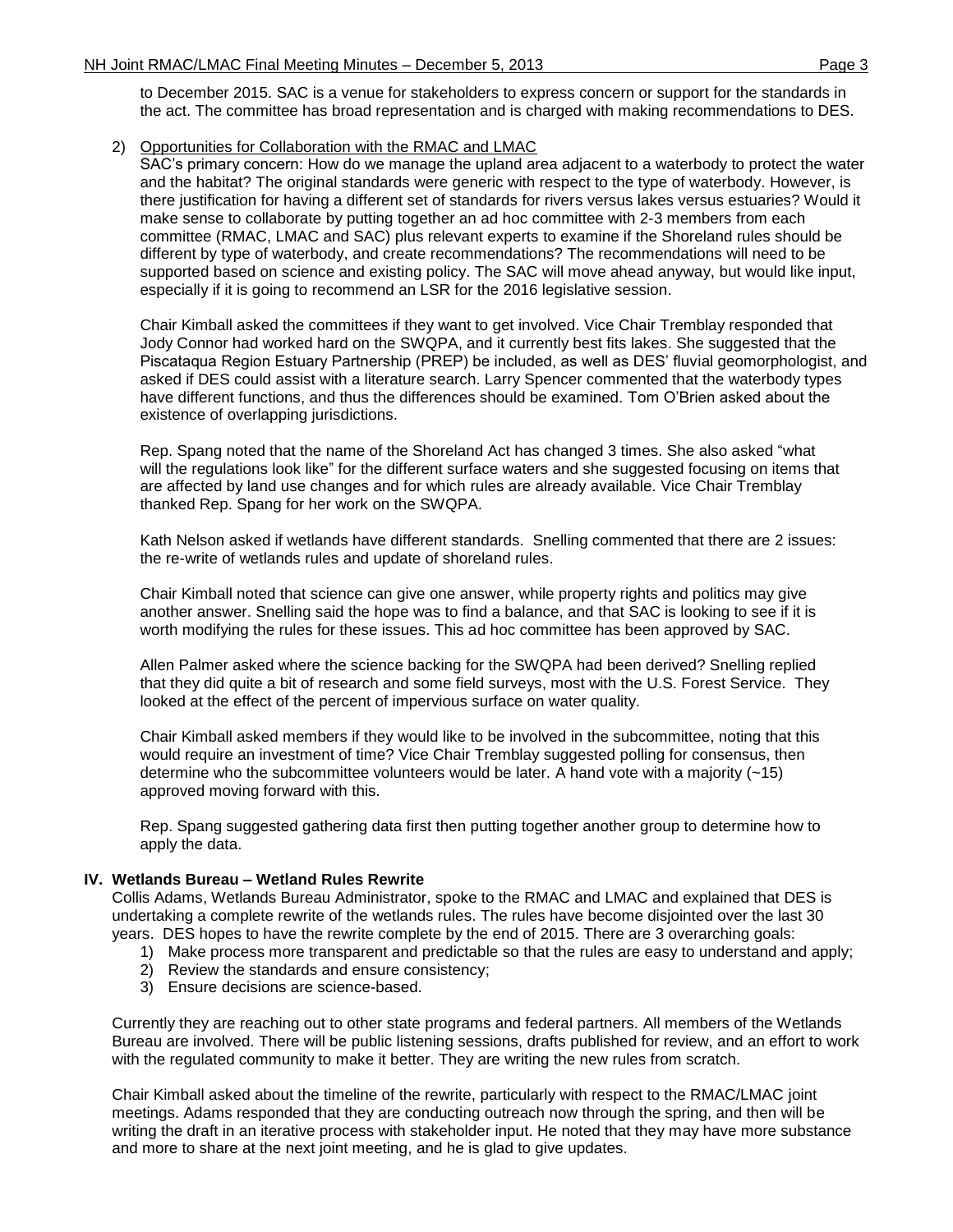Vice Chair Tremblay asked about the Army Corp of Engineers (ACOE) mandates, to which Adams responded that the ACOE is proposing a New England-wide general permit. The states are opposed to this and feel that the existing permits are working fine. ACOE also has not conducted any public outreach regarding the proposed permit.

## **V. RMPP and LMPP Statute Review**

#### 1) Shared Statutory Elements

Jacquie distributed and reviewed the handout "NH RMPP and LMPP Shared Statutory Elements," which is a side-by side comparison of the programs in the areas of the programs' policies, intents, management, state-owned waterfront surplus land disposals, river and lake management plans, and funding mechanisms.

Vice Chair Tremblay asked if the Rivers Program Long Range Management Plans correlate to Lake Management Plans. Jacquie replied that they did not because the Rivers Long Range plans are tools for state agencies to manage state-owned lands within designated river corridors while the lake plans are broader-reaching.

Chair Packard asked if there is anything the LMAC should be doing that they have not been. Jacquie responded that the provisions of 483-A:5 I, recommendations to state agencies regarding lake management and protection, is not getting done, and has not since 2011. Vice Chair Tremblay noted that this section of RSA 483-A is an unfunded mandate. Discussion ensued about the decision to eliminate the Lakes Coordinator position when cuts were mandated, and how the position could be reinstated, which would have to happen through legislation. The group agreed to work toward this. Jacquie noted that only one Long Range River Management Plan had been drafted, even with full river program staffing.

O'Brien asked if the Rivers and Lakes programs, including the RMAC and LMAC, should be watershedbased. Chair Kimball commented that many states have tried watershed-based organization, but he was not sure if it would work. Are there bite size changes we could work on together? Surplus land disposal reviews, for example, have been reactive, but could be pro-active if management plans for state owned lands were developed. Vice Chair Tremblay added that the Public Waters Access Advisory Board should be included in this effort. Jacquie showed the map of the 2007 State Managed Land Abutting Water.

Vice Chair Tremblay commented that there are two ways to proceed, one would be to rewrite the statute based on current science, the other would be to tweak the existing statute to make it more politically effective. The Rivers Program has had good luck in the past making changes to the statute, but the focus now would need to be on staff in order to create a fulltime position for lakes.

Chairs Kimball and Packard will coordinate to have recommendations for changes by the end of the summer.

### 2) New Hampshire Watershed Approach

Jacquie explained that at the request of Commissioner Burack and Assistant Commissioner Quiram, students at the Nelson A. Rockefeller Center at Dartmouth College are undertaking a review of RSAs 481-488 with the goal of assisting DES in developing a watershed approach to managing the state's water resources. A team of 3 undergraduate students and their advisor will analyze the water-based statutes and administrative rules. The analysis will include a comparison NH laws to those of other states that have implemented a watershed approach, especially Vermont's. In order to highlight the differences between NH and VT water laws, the students will also trace the path of a raindrop that falls in each state and the regulations that affect it as it travels through the watershed. The students have been asked to have the project completed in March 2014.

Rep. Spang asked what the students' definition of a watershed would be in terms of scale, for instance is it the 5 largest watersheds, or by a particular HUC level? Chair Packard asked if the study would be economic or ecologic, but Jacquie did not yet know.

Chair Kimball commented that the questions the students are attempting to answer may be too large, and that they might do better to narrow their focus to where the statutes overlap, conflict or complete each other. Rep. Spang added that the students must have a clear assignment and a strong advisor in order for DES to get a useful product out of the effort. Vice Chair Tremblay commented that buffers may bog the students down, but Kath Nelson noted that for designated rivers, the LAC management plans provide a data source for buffers and set-backs.